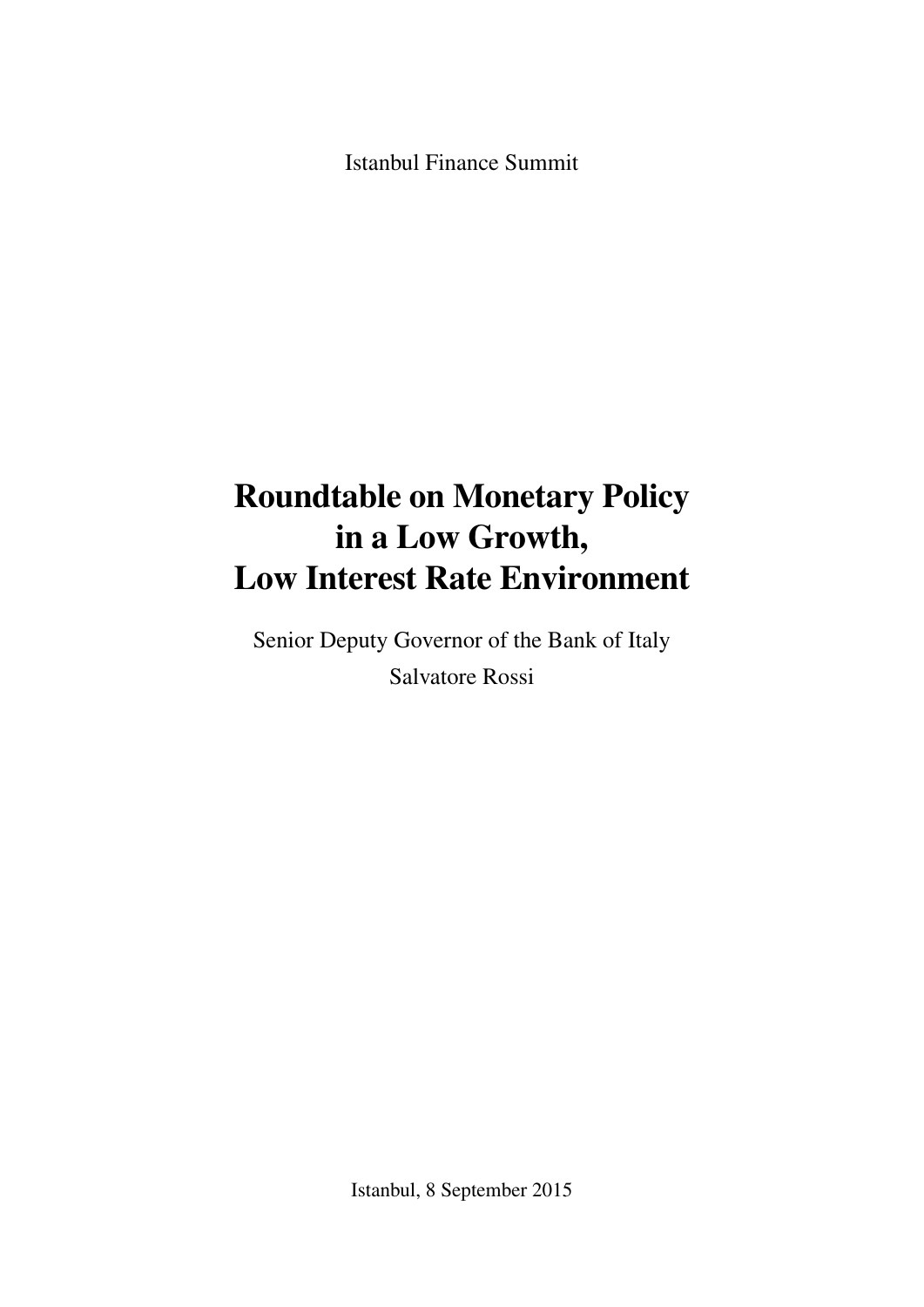The role of interest rates – short- or long-term, nominal or real – is pervasive in modern economies. Changes in interest rates affect: the value of wealth accumulated by savers, their propensity to save, the financing cost for borrowers, the evaluation of investment projects, the sustainability of fiscal debt, the stance of monetary policy. And the list could go on.

We know that in many advanced economies, short- and long-term nominal interest rates are at historically low levels. And they have been very low for several years by now.

This environment should not be viewed merely as a consequence of the central banks' reaction to the global financial crisis; in a longer time perspective, it is also the end point of a trend. Some data: since the early 1990s the 10-year nominal yields on Government bonds have declined by 10 percentage points in the UK, 9 in the euro area, 6 in the US and Japan; short-term nominal interest rates have followed a similar pattern though with a larger volatility.

How come? What are the associated risks and policy changes?

In trying to answer these questions let me first recall that the nominal interest rate can be viewed as the sum of three components: 1) the real interest rate, 2) the expected inflation, and 3) a term premium.

Economic theory tells us that the real interest rate is the price that equates the supply of savings with the demand for funds aimed at financing investment. Supply and demand, in turn, are determined by factors such the preference of households to smooth consumption across time and the productivity of capital.

The expected inflation and the term premium components of the nominal interest rate are self-explaining: when buying a long term bond I want a return that could compensate me for the potential loss in my future purchasing power, and for the risk of a potential capital loss if I needed to sell the bond prior to maturity.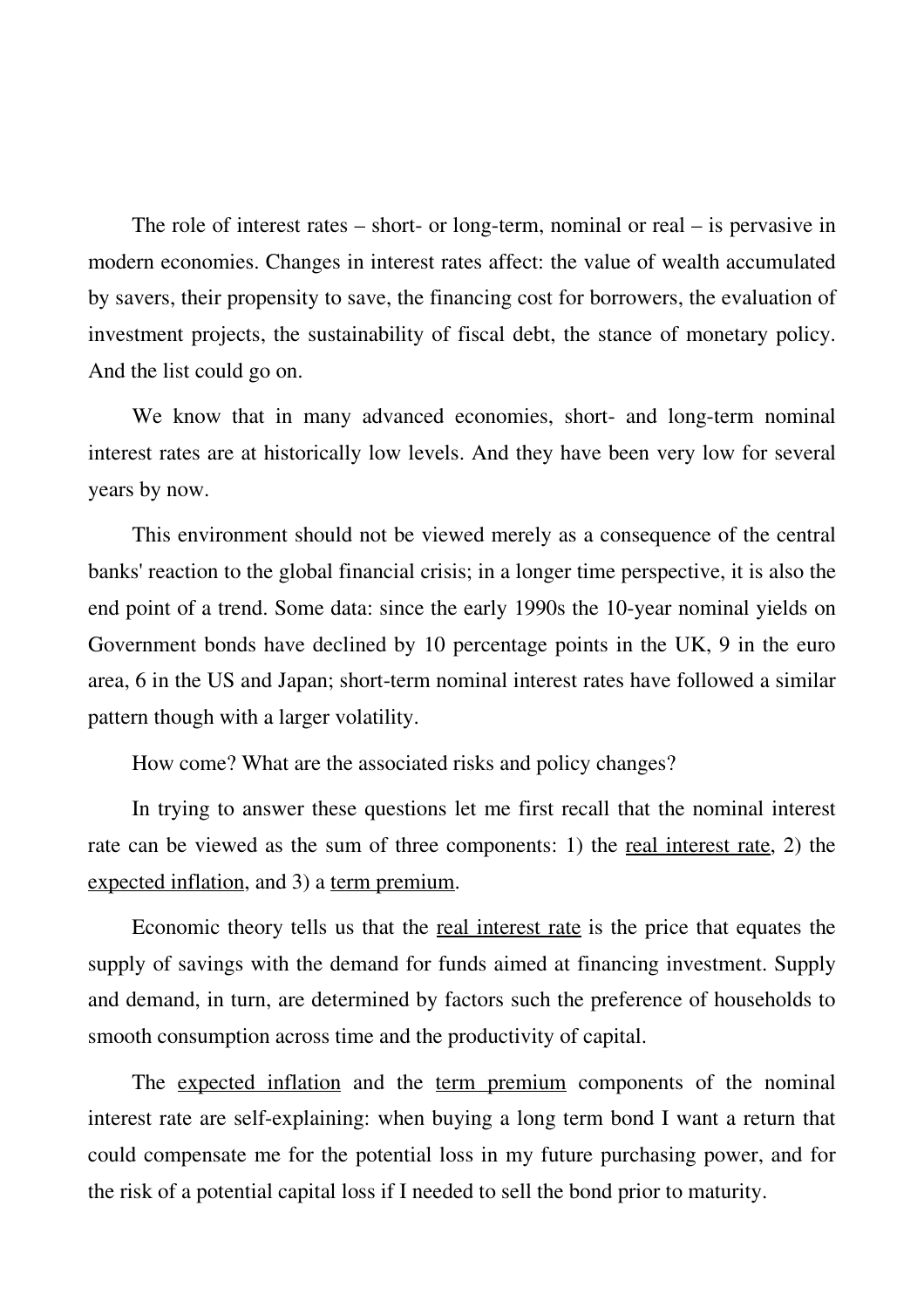A lot of influencing factors are involved here: expectations about future economic growth and inflation; the degree of risk aversion; financial markets volatility, domestically and abroad, since capital markets have become globally integrated.

Which of these factors can explain the current low interest rate environment? I would indicate two sets of factors: *transitory*, and *structural*. The latter are particularly important, since they may suggest that the current environment is a longrun phenomenon, bound to stay with us for quite some time.

The *transitory factors* are evident: first of all the expansionary monetary policy stance put in place by many central banks in response to the global financial crisis, and, in the euro area, also to the sovereign debt crisis. We know that most central banks in the advanced countries, as policy rates were reaching the zero lower bound, have enriched their monetary policy toolbox with various unconventional measures, the most important and visible one being programs of securities purchases (QE).

Another transitory factor is the de-leveraging by the private sector. In part this is due to a financial regulation becoming much stricter than before the crisis.

And here comes the *structural factors*. They can be summarized as follows: an excess of desired saving over desired investment, leading to lower economic growth and real interest rates. This is essentially the secular stagnation hypothesis proposed last year by Larry Summers<sup>[1](#page-2-0)</sup>.

Barry Eichengreen, one of the most prominent economic historians of our times, has recently written an illuminating article on this topic<sup>[2](#page-3-0)</sup>. He discusses four possible explanations.

1) High savings rates in emerging-market economies. This is the well-known global savings glut hypothesis put forward years ago by Ben Bernanke<sup>[3](#page-3-1)</sup>. The idea is

 $\overline{\phantom{a}}$ 

<sup>&</sup>lt;sup>1</sup> Summers, H. L. (2014), "U.S. Economic Prospects: [Secular Stagnation, Hysteresis, and the Zero](http://larrysummers.com/wp-content/uploads/2014/06/NABE-speech-Lawrence-H.-Summers1.pdf) Lower [Bound.](http://larrysummers.com/wp-content/uploads/2014/06/NABE-speech-Lawrence-H.-Summers1.pdf)" Business Economics, 49, pp. 65-73.

<sup>&</sup>lt;sup>2</sup> Eichengreen, B. (2015), "Secular Stagnation: The Long View." American Economic Review, pp. 66-70.

<span id="page-2-0"></span><sup>&</sup>lt;sup>3</sup> Bernanke, B. S. (2005), "The Global Saving Glut and the U.S. Current Account Deficit." The Sandburg Lecture, Virginia Association of Economists, Richmond, VA, March 10.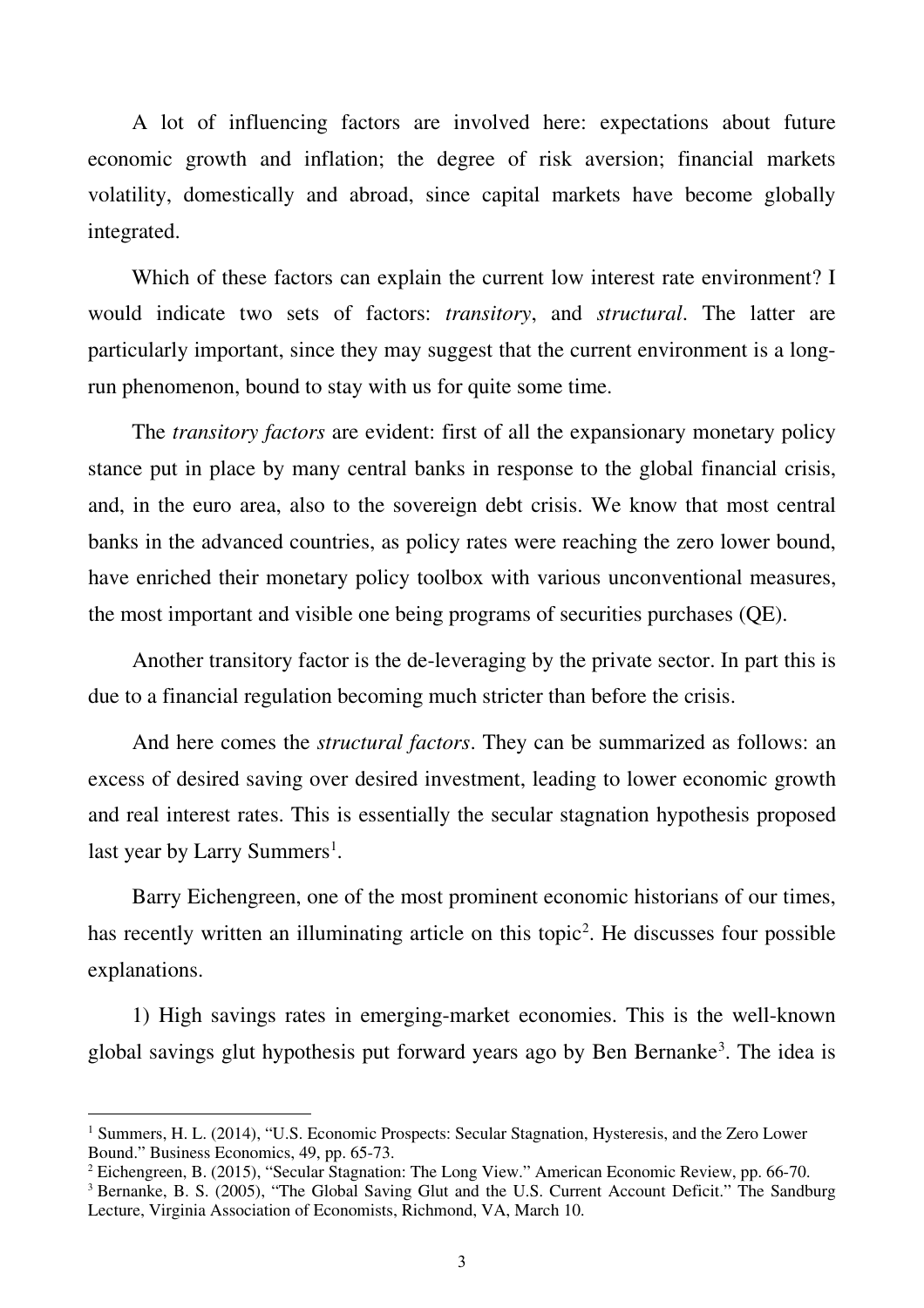that in some emerging countries, China in particular, social protection systems are so limited and weak that households feel forced to increase their precautionary saving.

2) The decline in the relative price of investment goods (machinery, equipment, ICTs), thanks to technological progress. For a given investment project, a fall in the relative price of investment reduces the demand for funds. With less investment spending chasing the same savings, the result can be a lower real interest rates and, potentially, a chronic excess of desired saving over desired investment.

3) A lower rate of population growth, in the advanced economies and now also in some emerging markets. It is reflected in a slower growth of the labor force, in turn requiring less investment.

4) The fourth possible explanation is the more controversial one. The idea is that the pace of scientific and technological inventions has slowed down, since the golden XX century of electricity and ICTs, and will never recover, causing a corresponding permanent scarcity of high-return investment opportunities. Robert Gordon is a supporter of such a pessimistic view<sup>4</sup>.

Personally, I don't believe in this fourth factor: the innovative capabilities of humankind have always caught philosophers and economists by surprise. But the other three factors are serious and deserve to be addressed.

Let me now briefly touch upon some policy implications.

<span id="page-3-1"></span><span id="page-3-0"></span>l

Nearly eight years after the onset of the financial crisis, global growth is disappointing on average, but with a high variance across countries and regions. The U.S. recovery is continuing at a sustained pace, while growth in the euro area and Japan is currently still modest, though expected to pick up. Emerging economies' growth will decline for the fifth year in a row in 2015, although these economies will continue to increase their share of global GDP.

<span id="page-3-2"></span><sup>&</sup>lt;sup>4</sup> Gordon, R. (2012), "Is U.S. Economic Growth Over? [Faltering Innovation Confronts](http://www.nber.org/papers/w18315.pdf) the Six Headwinds." National Bureau of Economic Research, Working Paper 18315.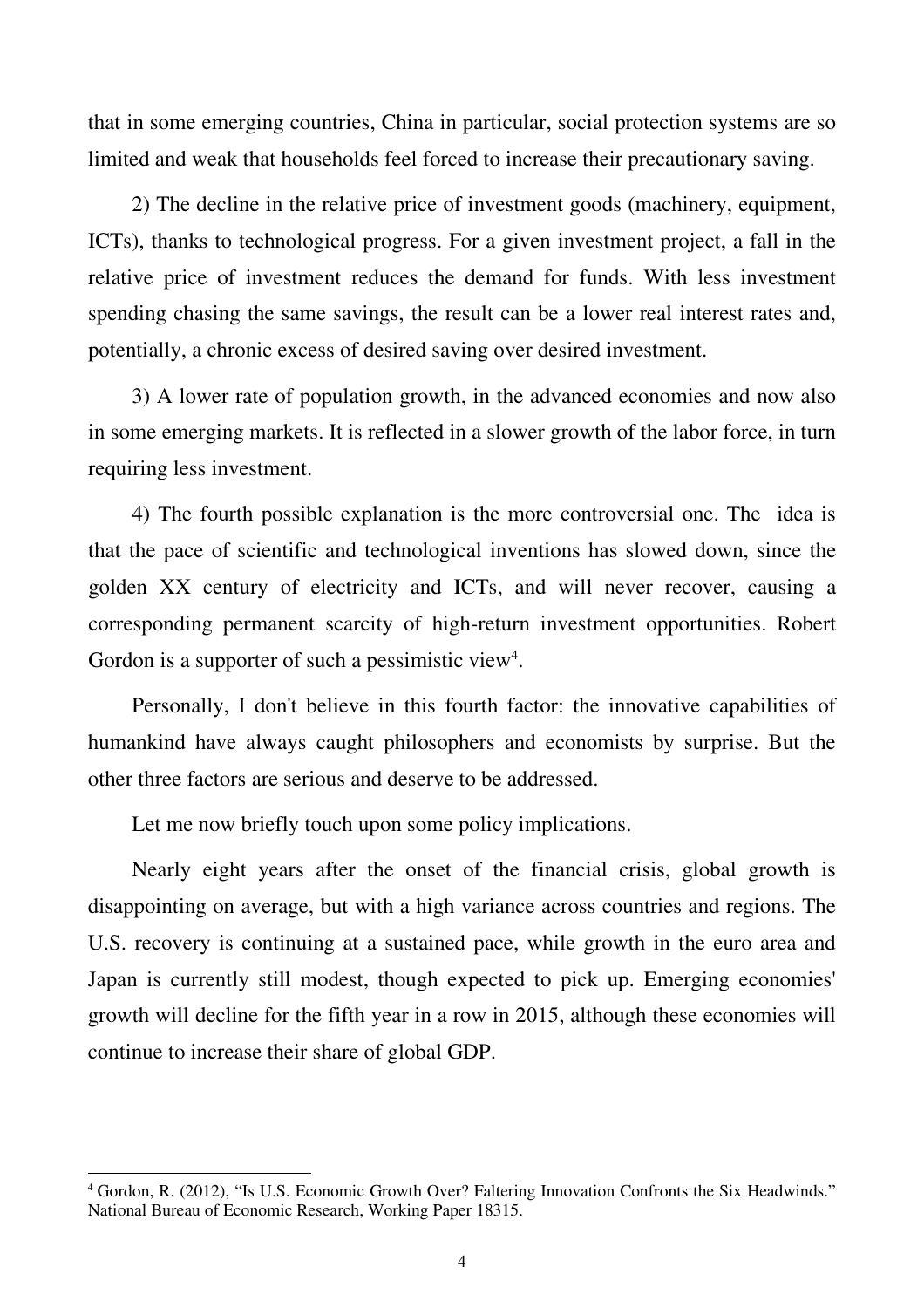Against this outlook, monetary policy stance across major economies may become asynchronous in the coming months, when the Federal Reserve will actually start the announced normalization process.

The big question is: how much transitory are the transitory factors explaining the current low interest rate environment? What will happen when monetary policy normalizes? Or will the structural factors prevail and keep real and nominal interest rates low forever, or at least for a very long time?

On the first point, Reinhart and Rogoff<sup>[5](#page-4-0)</sup>, among others, have shown that in the aftermath of financial crises economic recessions tend to be more severe than in typical business cycle recessions and the recovery takes longer. Credit cycles last longer than business cycles. But eventually they come to an end, once households' and corporates' balance sheets have been repaired. And that poses the problem of how and when normalizing monetary policy.

On the second point, a challenge relates to possible spillover effects on emerging-market economies of changes in the monetary policy stance in advanced countries. Large capital flows went to emerging-market economies in the last years, in search for yield, putting upward pressure on asset prices and exchange rates in those economies. They might suddenly reverse when monetary conditions change in advanced economies. The risk is that the process becomes disorderly, with impaired liquidity in certain markets or asset classes, rapidly diffusing contagion to other correlated asset classes. These risks call for clear and effective communication strategies by central banks, while the authorities in emerging economies should further strengthen policy buffers and further advance structural reforms.

Another delicate policy challenge regards the relation between monetary and fiscal policies. The combination of high public debt – accumulated in many advanced economies in response to the financial crisis – and very low interest rates has strengthened the interdependencies between the two policies.

l

<span id="page-4-0"></span><sup>&</sup>lt;sup>5</sup> Reinhart, C. M. and Rogoff, K. S. (2009), "This Time Is Different: Eight Centuries of Financial Folly." Princeton, New Jersey: Princeton University Press.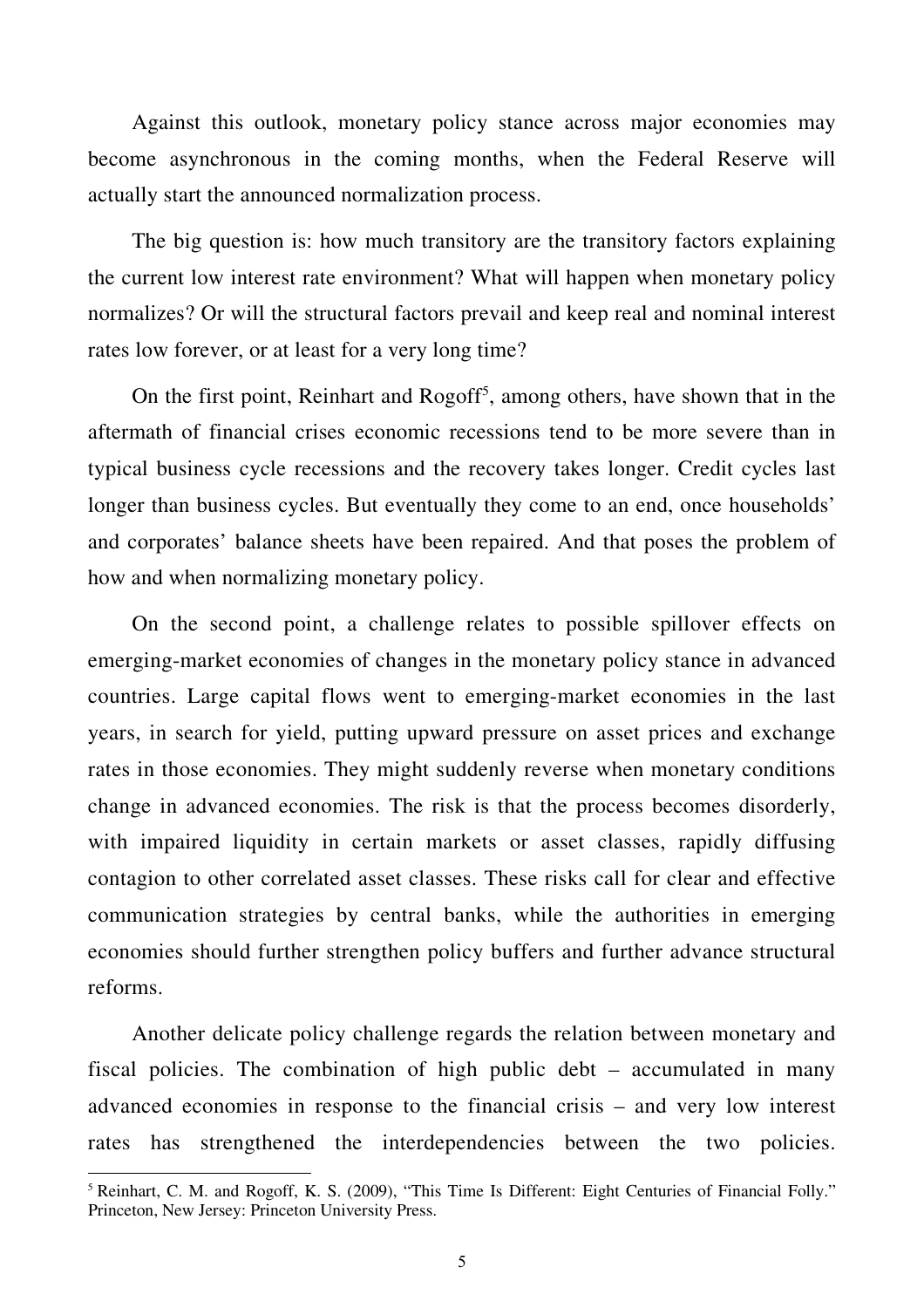Exceptionally low nominal interest rates have contained debt servicing costs, and that's good news; the flip side is that fiscal positions are highly exposed to changes in the monetary policy stance, especially if changes are abrupt.

Finally, what if the current low interest rates were the new long-run equilibrium? In this case I would see serious challenges for monetary policy management. Central banks might more often encounter the zero lower bound on nominal rates, which would imply less room to maneuver the policy rate to counteract deflationary shocks. The economy would be less resilient to negative shocks. Central banks might have to increasingly resort to what we call unconventional policies. But we do not know how effective these tools are as a normal business cycle stabilizer, and what macroeconomic risks they might entail.

Let me conclude signaling another risk. Economic policies became exceptionally accommodative after the financial crisis in order to save the world from another Great Depression. Financial panic was destroying households' and corporates' confidence and curtailing aggregate demand, so macroeconomic policies, both fiscal and monetary, had to fill the gap, as long as needed. The phase of very low nominal interest rates has been necessary, and still is necessary in many areas of the world including the euro area, in order to support growth, fight deflation risks and sustain employment. But low growth, and the ensuing low interest rates, risk feeding on themselves if allowed to linger for too long: households may eventually feel compelled to save more, because they see, for instance, their insurance policies and retirement schemes at risk of not being fully honored. At the same time, low growth implies low return from real investment, and this creates perverse incentives to search for yield taking risk on board; this may jeopardize financial stability.

One main lesson comes from these considerations. The most effective and long-lasting solution to tackle the declining trend of real interest rates is to act forcefully and preemptively to support growth. Support remains necessary from the demand side; but in the longer run it must come from the supply side, by identifying and implementing those reforms that, encouraging investment, may boost

6